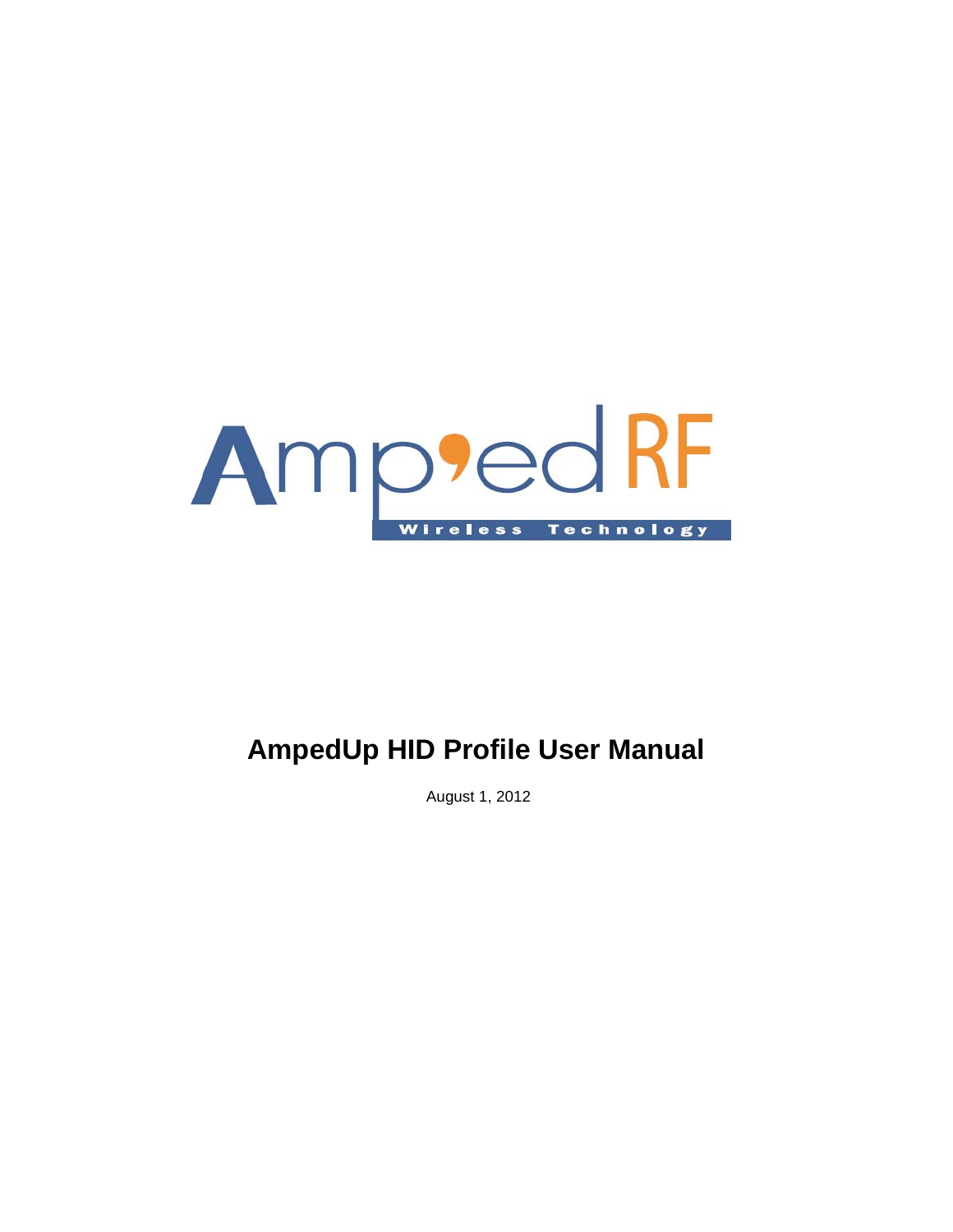

# **TABLE OF CONTENTS**

| 1            |       |  |  |  |  |
|--------------|-------|--|--|--|--|
| $\mathbf{2}$ |       |  |  |  |  |
|              | 2.1   |  |  |  |  |
|              | 2.1.1 |  |  |  |  |
|              | 2.1.2 |  |  |  |  |
| 2.2          |       |  |  |  |  |
|              | 2.2.1 |  |  |  |  |
|              | 2.2.2 |  |  |  |  |
|              |       |  |  |  |  |
|              | 2.3.1 |  |  |  |  |
|              | 2.3.2 |  |  |  |  |
|              |       |  |  |  |  |
|              | 2.4.1 |  |  |  |  |
|              | 2.4.2 |  |  |  |  |
|              |       |  |  |  |  |
|              | 2.5.1 |  |  |  |  |
|              | 2.5.2 |  |  |  |  |
|              |       |  |  |  |  |
|              | 2.6.1 |  |  |  |  |
|              | 2.6.2 |  |  |  |  |
| $\mathbf{3}$ |       |  |  |  |  |
| 3.1          |       |  |  |  |  |
|              | 3.1.1 |  |  |  |  |
|              | 3.1.2 |  |  |  |  |
|              |       |  |  |  |  |
|              | 3.2.1 |  |  |  |  |
|              | 3.2.2 |  |  |  |  |
| 3.3          |       |  |  |  |  |
|              | 3.3.1 |  |  |  |  |
|              | 3.3.2 |  |  |  |  |
| 3.4          |       |  |  |  |  |

#### www.ampedrftech.com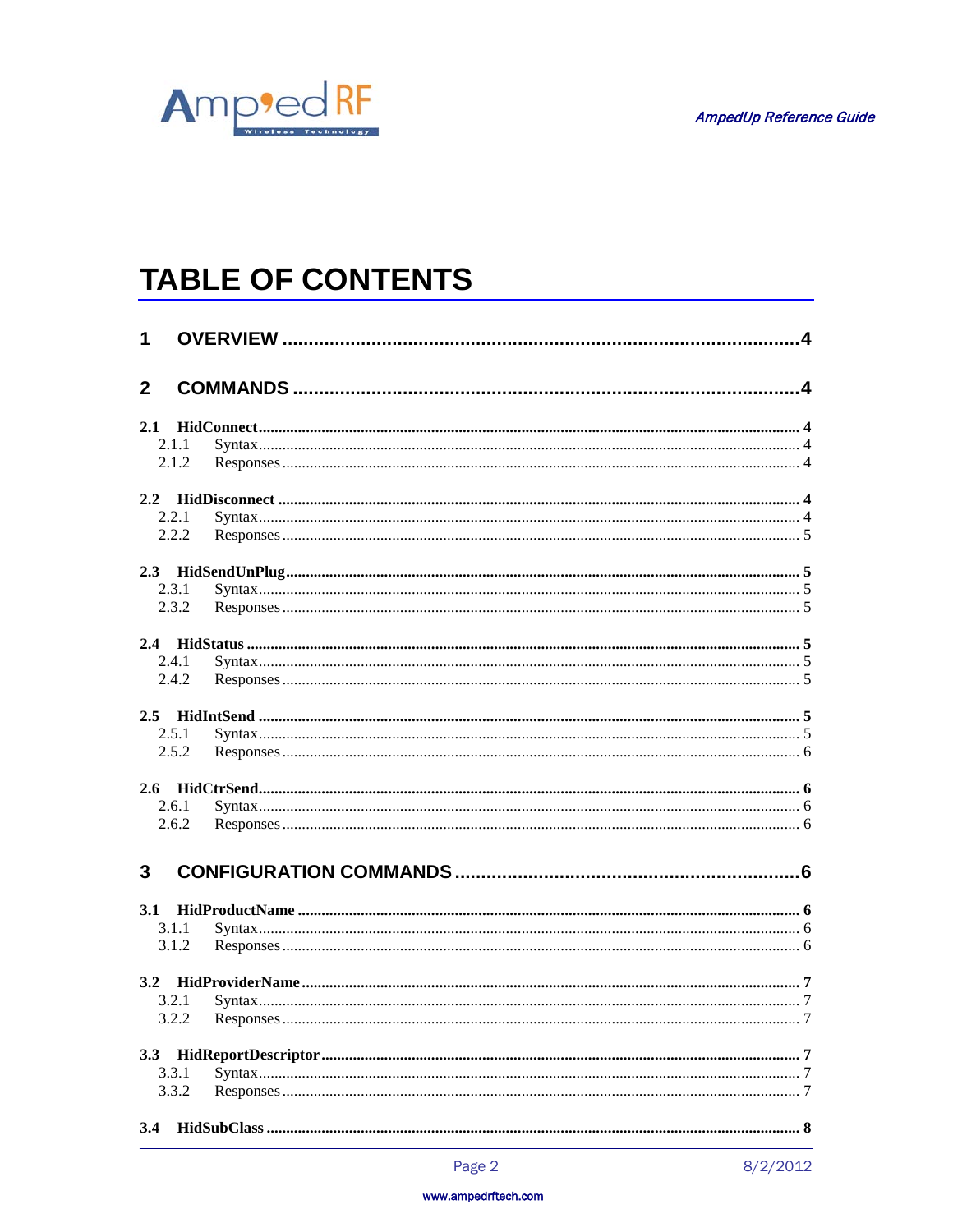

### AmpedUp Reference Guide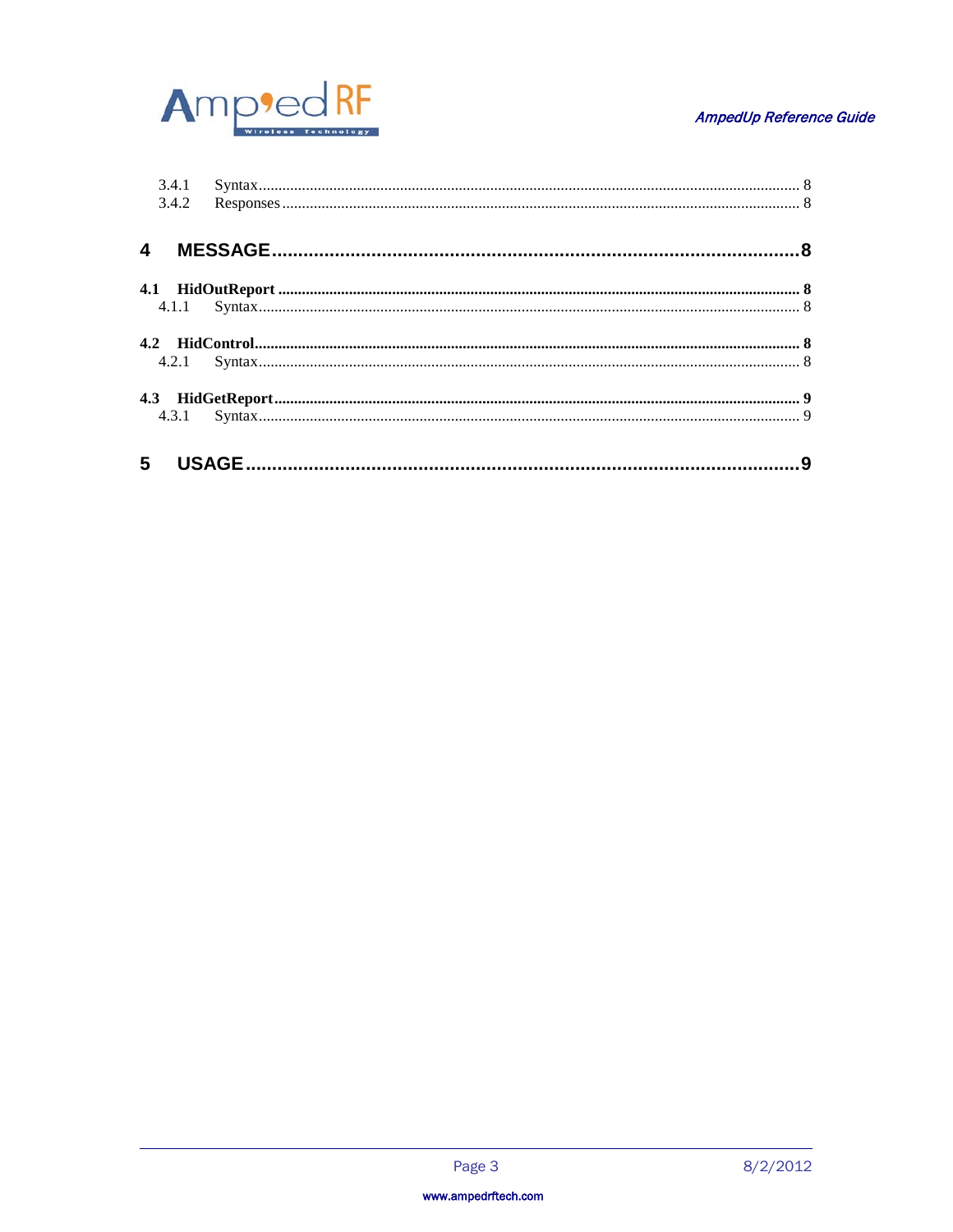

## <span id="page-3-0"></span>**1 Overview**

The Bluetooth HID profile specifies an adaptation of the USB HID Specification to operate over a Bluetooth wireless link, with the goal of creating wireless human interface devices that are interoperable, are easy to set-up and use, have performance comparable to wired devices, and that provide good consumer value.

Concepts from the USB HID Specification are used but not be explained in this document. The USB HID Specification are recommended pre-reading for understanding the content of this document.

## <span id="page-3-1"></span>**2 Commands**

## <span id="page-3-2"></span>**2.1 HidConnect**

The HidConnect command is used to initiate a connection with the specified host. The remote BD address must be specified.

## <span id="page-3-3"></span>**2.1.1 Syntax**

AT+AB HidConnect [BD Addr]

Where [BD Addr] is the remote hosts BD Address to page.

## <span id="page-3-4"></span>**2.1.2 Responses**

If the connection is successful, the response is:

AT-AB HidConnectPending

AT-AB HidConnectionUp

If the connection cannot be completed, the response is:

AT-AB HidConnectPending

AT-AB HidConnectionDown

AT-AB ConnectionDown

## <span id="page-3-5"></span>**2.2 HidDisconnect**

The HidDisconnect command is used to terminate a connection with the remote host.

## <span id="page-3-6"></span>**2.2.1 Syntax**

AT+AB HidDisconnect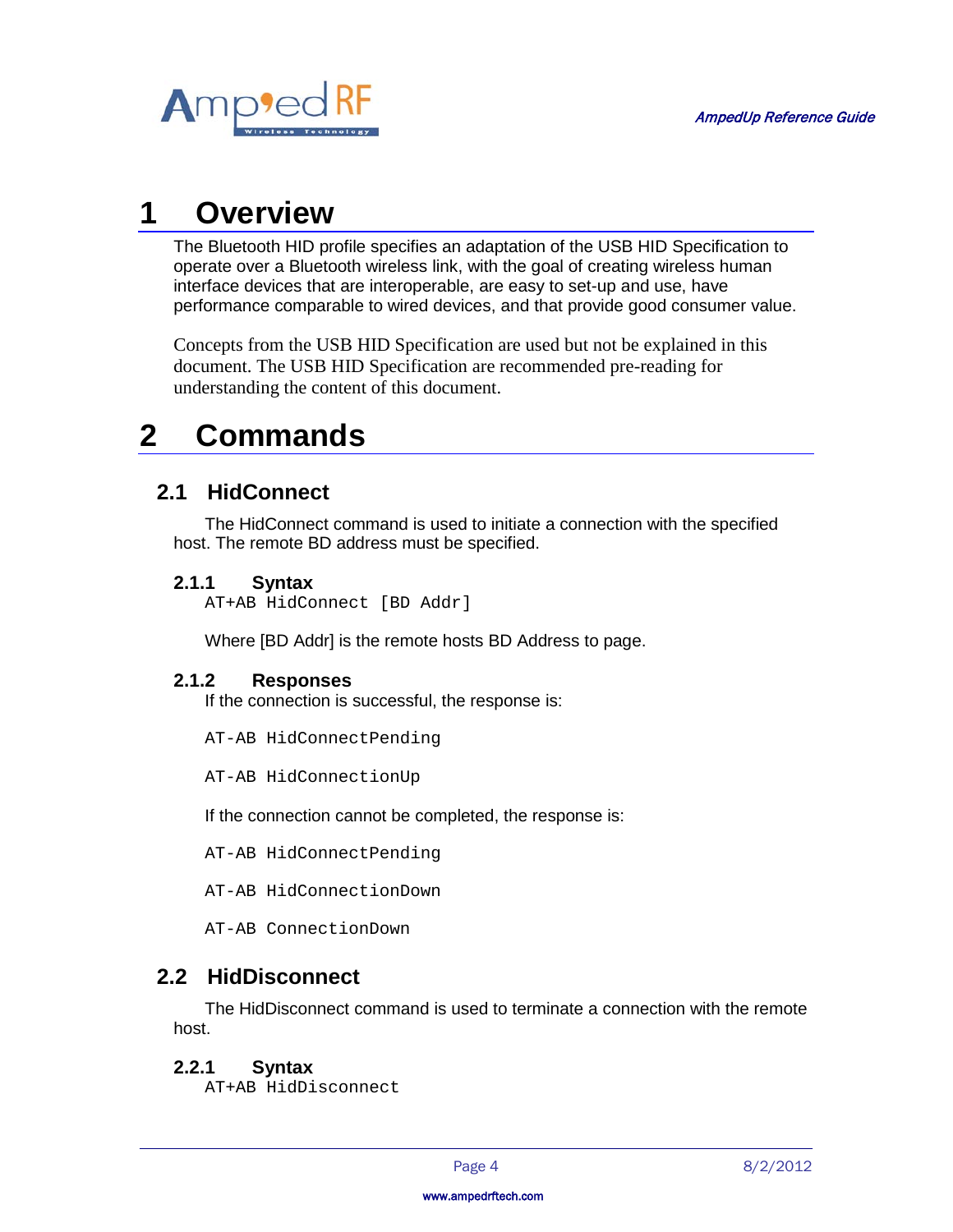

### <span id="page-4-0"></span>**2.2.2 Responses**

If the disconnection is successful, the response is

AT-AB HidConnectionDown

AT-AB ConnectionDown

## <span id="page-4-1"></span>**2.3 HidSendUnPlug**

The HidSendUnPlug command is used to send VIRTUAL\_CABLE\_UNPLUG command to the remote host, and wait remote host disconnect HID channels. And then remote Host may delete our bond information.

### <span id="page-4-2"></span>**2.3.1 Syntax**

AT+AB HidSendUnPlug

### <span id="page-4-3"></span>**2.3.2 Responses**

If the disconnection is successful, the response is

AT-AB HidSendSuccess

AT-AB HidConnectionDown

AT-AB ConnectionDown

## <span id="page-4-4"></span>**2.4 HidStatus**

The HidStatus command is used to inquire current HID connection status.

### <span id="page-4-5"></span>**2.4.1 Syntax**

AT+AB HidStatus

#### <span id="page-4-6"></span>**2.4.2 Responses**

If the connection is Up, the response is:

AT-AB HidConnectionUp

If the connection is Down, the response is:

AT-AB HidConnectionDown

## <span id="page-4-7"></span>**2.5 HidIntSend**

The HidIntSend command is used to send a hex report string to the remote host interrupt channel.

### <span id="page-4-8"></span>**2.5.1 Syntax**

AT+AB HidIntSend [DATA]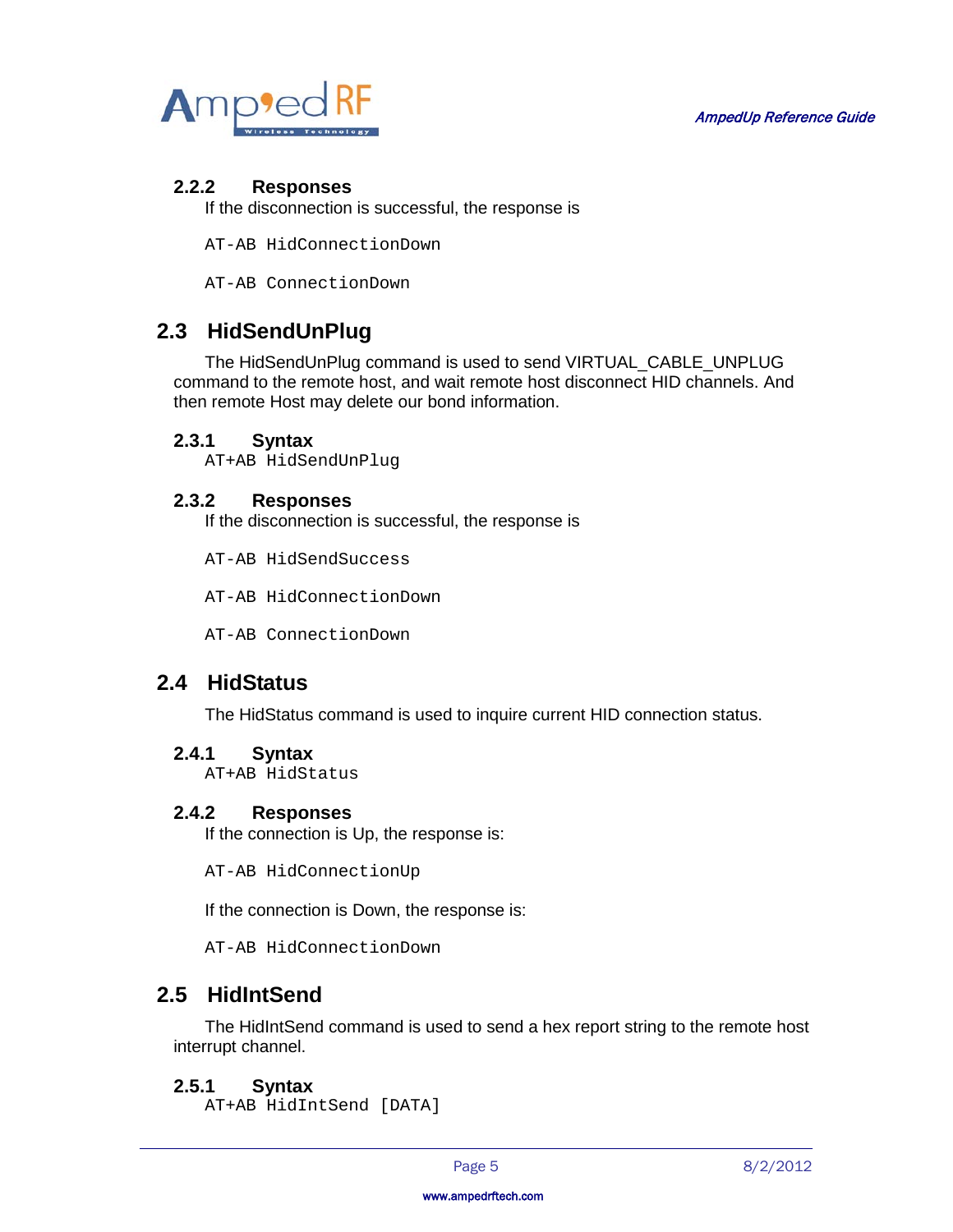

For example: AT+AB HidIntSend 0200E20000

### <span id="page-5-0"></span>**2.5.2 Responses**

If the transmission is successful, the response is

AT-AB HidSendSuccess

But the length we send should be accordance with our report descriptor, or the remote host may not received correctly.

## <span id="page-5-1"></span>**2.6 HidCtrSend**

The HidCtrSend command is used to send a hex report string to the remote host Control channel.

### <span id="page-5-2"></span>**2.6.1 Syntax**

AT+AB HidCtrSend [DATA]

For example: AT+AB HidCtrSend 0200E20000

### <span id="page-5-3"></span>**2.6.2 Responses**

If the transmission is successful, the response is

AT-AB HidSendSuccess

But the length we send should be accordance with our report descriptor, or the remote host may not received correctly.

## <span id="page-5-4"></span>**3 Configuration Commands**

## <span id="page-5-5"></span>**3.1 HidProductName**

The HidProductName command is used to config the HID product name. This configuration is effective before system reset.

### <span id="page-5-6"></span>**3.1.1 Syntax**

AT+AB HidProductName [ProductName]

For example: AT+AB HidProductName BluetoothHIDMoudle

The Length of ProductName should less than 25.

### <span id="page-5-7"></span>**3.1.2 Responses**

If the configuration is successful, the response is

AT-AB ConfigOk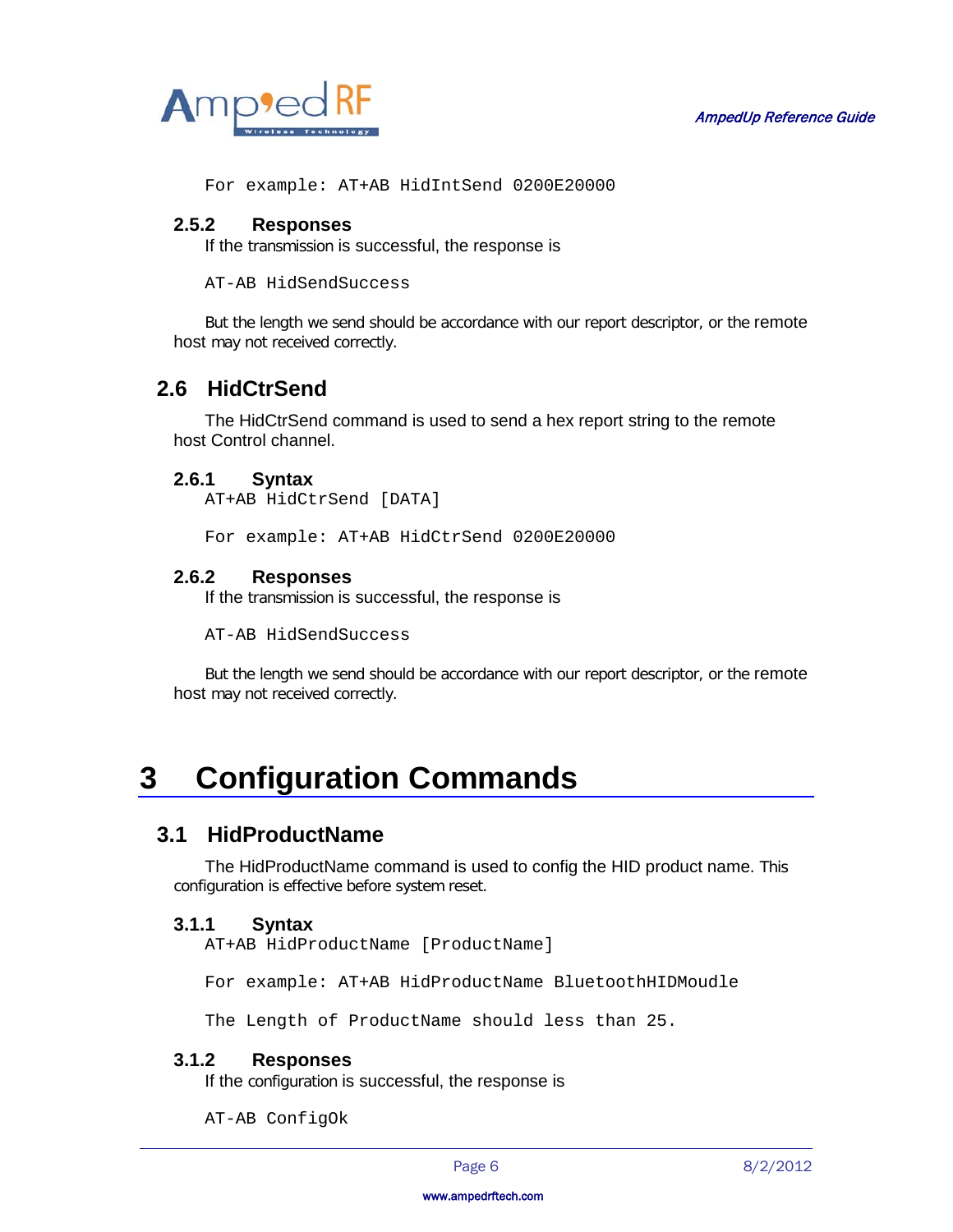

## <span id="page-6-0"></span>**3.2 HidProviderName**

The HidProviderName command is used to config the HID provider name. This configuration is effective before system reset.

### <span id="page-6-1"></span>**3.2.1 Syntax**

AT+AB HidProviderName [ProviderName]

For example: AT+AB HidProviderName AMP'ed RF

The Length of ProviderName should less than 25.

### <span id="page-6-2"></span>**3.2.2 Responses**

If the configuration is successful, the response is

AT-AB ConfigOk

## <span id="page-6-3"></span>**3.3 HidReportDescriptor**

The HidReportDescriptor command is used to config the HID report descriptor. This configuration is effective before system reset.

### <span id="page-6-4"></span>**3.3.1 Syntax**

AT+AB HidReportDescriptor [ReportDescriptor]

Example 1: Configuration of Mouse Report Descriptor

```
AT+AB HidReportDescriptor
05010902a10185020901a10005091901290315002501950375018102950175
05810305010930093109381581257f750895028106c0c0
```

```
Example 2: Configuration of User Defined duplex
transmission application, 10 bytes packet length.
```
AT+AB HidReportDescriptor 050c09011581257fa10109307508950A810209307508950A9102c0

The ReportDescriptor is hex string mode, and should less than 100 bytes.

User should well know USB HID Report Descriptor, Bluetooth HID Report Descriptor is the same with it.

#### <span id="page-6-5"></span>**3.3.2 Responses**

If the configuration is successful, the response is

AT-AB ConfigOk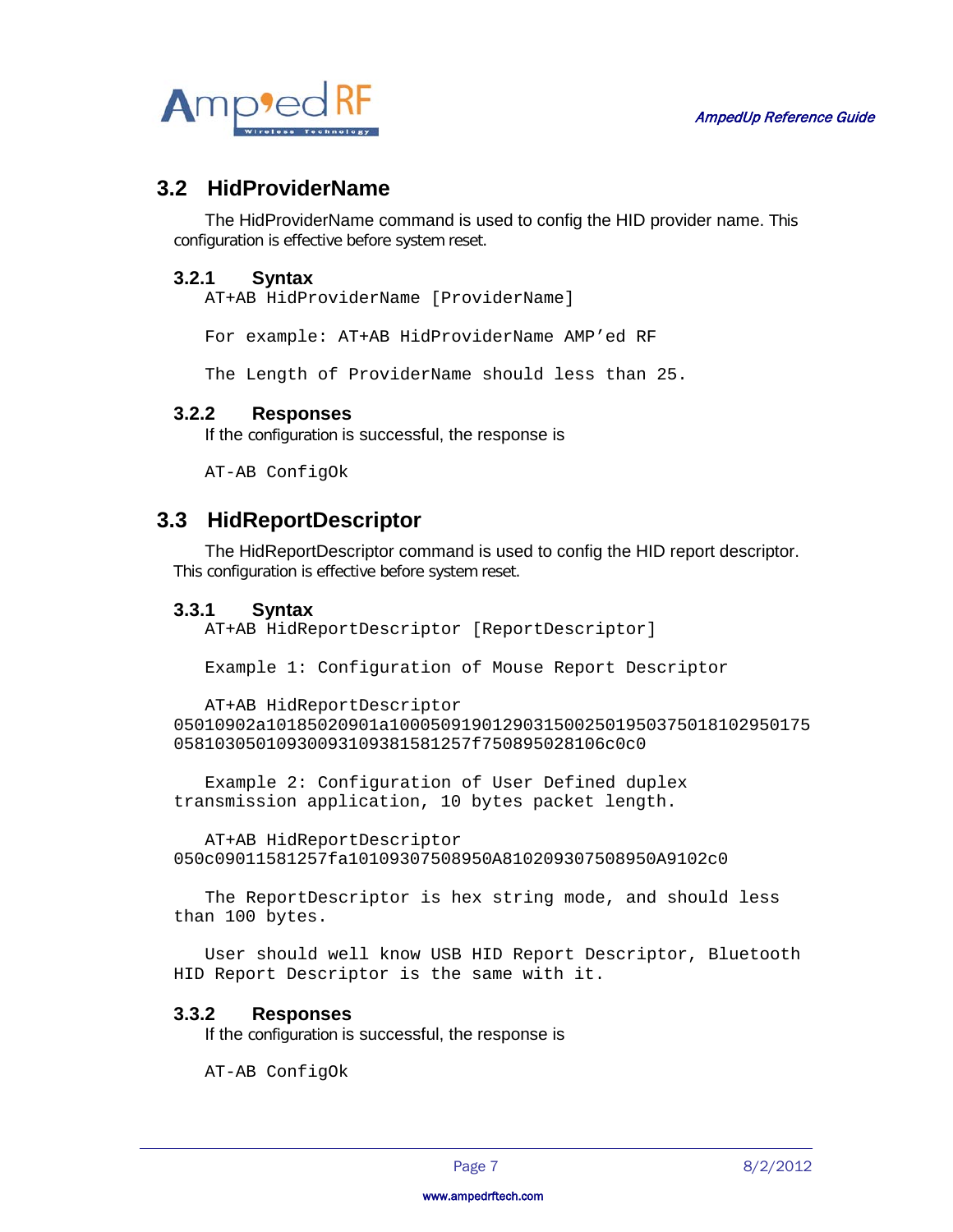

## <span id="page-7-0"></span>**3.4 HidSubClass**

The HidSubClass command is used to config the HID SubClass. This configuration is effective before system reset.

### <span id="page-7-1"></span>**3.4.1 Syntax**

AT+AB HidSubClass [SubClass]

For example: AT+AB HidSubClass 80

The example is the mouse SubClass code.

The SubClass is hex mode, and should be one byte length.

```
About the definition of "HIDDeviceSubclass", User can 
reference Bluetooth HID_SPEC.
```
### <span id="page-7-2"></span>**3.4.2 Responses**

If the configuration is successful, the response is

AT-AB ConfigOk

## <span id="page-7-3"></span>**4 Message**

Message is received form HID host.

## <span id="page-7-4"></span>**4.1 HidOutReport**

The HidOutReport message indicated a output report received form HID host.

### <span id="page-7-5"></span>**4.1.1 Syntax**

AT-AB HidOutReport [DATA]

For example: AT-AB HidOutReport 30313233343536373839

All DATA are hex mode.

## <span id="page-7-6"></span>**4.2 HidControl**

The HidControl message indicated a Hid Control Command have received form HID host.

### <span id="page-7-7"></span>**4.2.1 Syntax**

AT-AB HidControl [CMD]

For example: